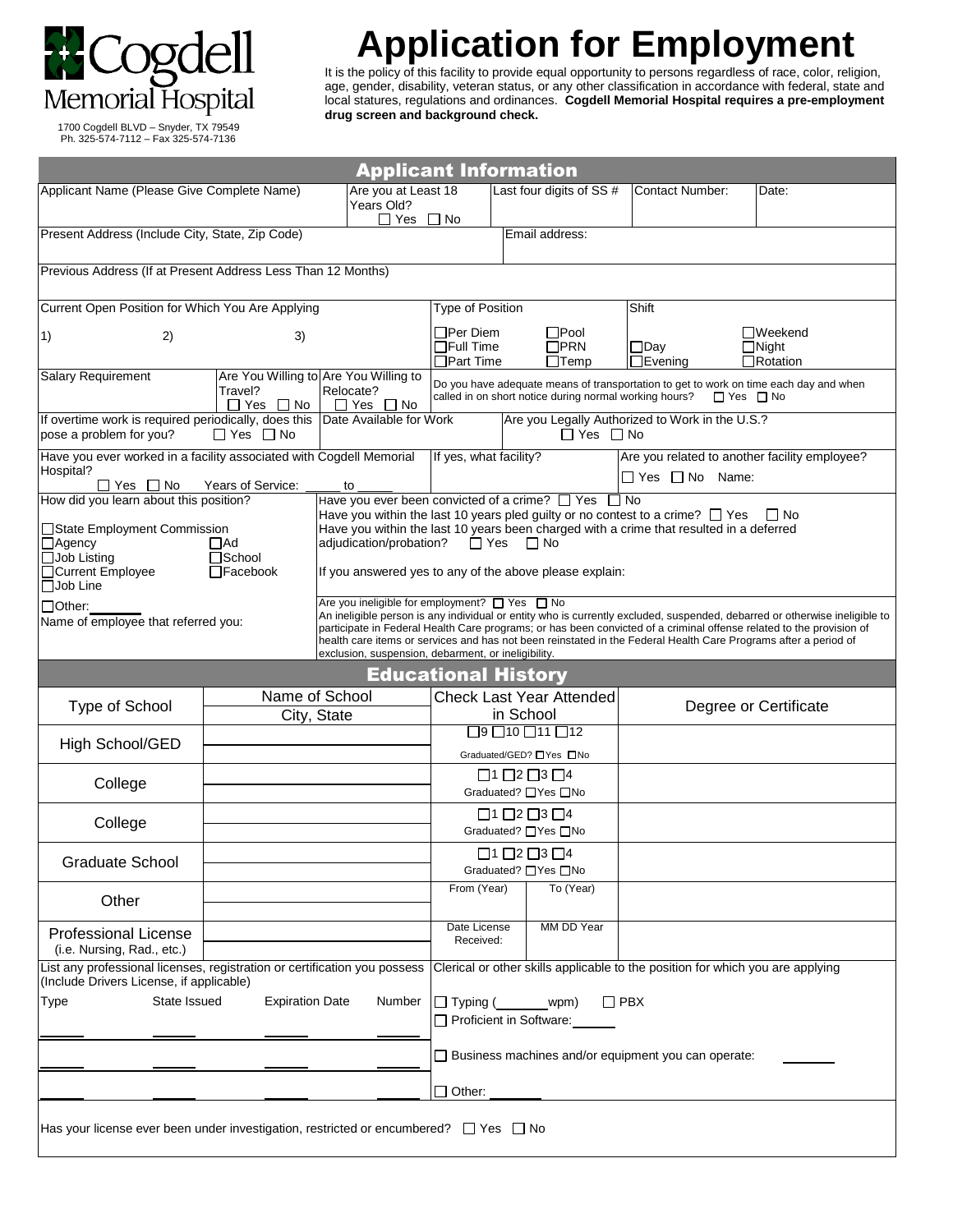## **Application for Employment**

| Employment History Please provide a minimum of the most recent 10 years employment history including any period of unemployment. Attach additional pages if needed.                                                                                                                                                                                                                                                                                                                                                                                                                                                                                                                                                                                                                                                                                                                                                                                                                                                                                                                                                                   |                                                           |                                                           |                                                                                                                                                                                                                                                                                                                                                                                                                                                                                                                                                                                                                                                                                                                                                                                                                                                                                                                                                                                                                                                                                                             |                                                                                                                                                                                                                                                                                                                                                                                                                                                                                                                                                                                                                                                                                                                                                                                                                                                                                                                                                                                                                  |               |                          |  |
|---------------------------------------------------------------------------------------------------------------------------------------------------------------------------------------------------------------------------------------------------------------------------------------------------------------------------------------------------------------------------------------------------------------------------------------------------------------------------------------------------------------------------------------------------------------------------------------------------------------------------------------------------------------------------------------------------------------------------------------------------------------------------------------------------------------------------------------------------------------------------------------------------------------------------------------------------------------------------------------------------------------------------------------------------------------------------------------------------------------------------------------|-----------------------------------------------------------|-----------------------------------------------------------|-------------------------------------------------------------------------------------------------------------------------------------------------------------------------------------------------------------------------------------------------------------------------------------------------------------------------------------------------------------------------------------------------------------------------------------------------------------------------------------------------------------------------------------------------------------------------------------------------------------------------------------------------------------------------------------------------------------------------------------------------------------------------------------------------------------------------------------------------------------------------------------------------------------------------------------------------------------------------------------------------------------------------------------------------------------------------------------------------------------|------------------------------------------------------------------------------------------------------------------------------------------------------------------------------------------------------------------------------------------------------------------------------------------------------------------------------------------------------------------------------------------------------------------------------------------------------------------------------------------------------------------------------------------------------------------------------------------------------------------------------------------------------------------------------------------------------------------------------------------------------------------------------------------------------------------------------------------------------------------------------------------------------------------------------------------------------------------------------------------------------------------|---------------|--------------------------|--|
|                                                                                                                                                                                                                                                                                                                                                                                                                                                                                                                                                                                                                                                                                                                                                                                                                                                                                                                                                                                                                                                                                                                                       | From<br>Yr.<br>Mo.                                        | From<br>Yr.<br>Mo.                                        | Company                                                                                                                                                                                                                                                                                                                                                                                                                                                                                                                                                                                                                                                                                                                                                                                                                                                                                                                                                                                                                                                                                                     | Phone No.                                                                                                                                                                                                                                                                                                                                                                                                                                                                                                                                                                                                                                                                                                                                                                                                                                                                                                                                                                                                        |               | Immediate Supervisor     |  |
|                                                                                                                                                                                                                                                                                                                                                                                                                                                                                                                                                                                                                                                                                                                                                                                                                                                                                                                                                                                                                                                                                                                                       |                                                           |                                                           |                                                                                                                                                                                                                                                                                                                                                                                                                                                                                                                                                                                                                                                                                                                                                                                                                                                                                                                                                                                                                                                                                                             |                                                                                                                                                                                                                                                                                                                                                                                                                                                                                                                                                                                                                                                                                                                                                                                                                                                                                                                                                                                                                  |               |                          |  |
| <b>Current or Most</b>                                                                                                                                                                                                                                                                                                                                                                                                                                                                                                                                                                                                                                                                                                                                                                                                                                                                                                                                                                                                                                                                                                                | Salary:<br>\$                                             |                                                           | <b>Address</b>                                                                                                                                                                                                                                                                                                                                                                                                                                                                                                                                                                                                                                                                                                                                                                                                                                                                                                                                                                                                                                                                                              | May we contact them? Name While Employed<br>$\Box$ Yes $\Box$ No                                                                                                                                                                                                                                                                                                                                                                                                                                                                                                                                                                                                                                                                                                                                                                                                                                                                                                                                                 |               |                          |  |
|                                                                                                                                                                                                                                                                                                                                                                                                                                                                                                                                                                                                                                                                                                                                                                                                                                                                                                                                                                                                                                                                                                                                       | Recent<br>Job Title<br>Other reference with this employer |                                                           |                                                                                                                                                                                                                                                                                                                                                                                                                                                                                                                                                                                                                                                                                                                                                                                                                                                                                                                                                                                                                                                                                                             |                                                                                                                                                                                                                                                                                                                                                                                                                                                                                                                                                                                                                                                                                                                                                                                                                                                                                                                                                                                                                  |               | Reason for leaving       |  |
| Nature of duties                                                                                                                                                                                                                                                                                                                                                                                                                                                                                                                                                                                                                                                                                                                                                                                                                                                                                                                                                                                                                                                                                                                      |                                                           |                                                           |                                                                                                                                                                                                                                                                                                                                                                                                                                                                                                                                                                                                                                                                                                                                                                                                                                                                                                                                                                                                                                                                                                             |                                                                                                                                                                                                                                                                                                                                                                                                                                                                                                                                                                                                                                                                                                                                                                                                                                                                                                                                                                                                                  |               |                          |  |
|                                                                                                                                                                                                                                                                                                                                                                                                                                                                                                                                                                                                                                                                                                                                                                                                                                                                                                                                                                                                                                                                                                                                       | From<br>Mo.<br>Yr.                                        | From<br>Yr.<br>Mo.                                        | Company                                                                                                                                                                                                                                                                                                                                                                                                                                                                                                                                                                                                                                                                                                                                                                                                                                                                                                                                                                                                                                                                                                     | Phone No.                                                                                                                                                                                                                                                                                                                                                                                                                                                                                                                                                                                                                                                                                                                                                                                                                                                                                                                                                                                                        |               | Immediate Supervisor     |  |
| Previous                                                                                                                                                                                                                                                                                                                                                                                                                                                                                                                                                                                                                                                                                                                                                                                                                                                                                                                                                                                                                                                                                                                              | Salary:                                                   |                                                           | Address                                                                                                                                                                                                                                                                                                                                                                                                                                                                                                                                                                                                                                                                                                                                                                                                                                                                                                                                                                                                                                                                                                     |                                                                                                                                                                                                                                                                                                                                                                                                                                                                                                                                                                                                                                                                                                                                                                                                                                                                                                                                                                                                                  |               | Name While Employed      |  |
|                                                                                                                                                                                                                                                                                                                                                                                                                                                                                                                                                                                                                                                                                                                                                                                                                                                                                                                                                                                                                                                                                                                                       | Job Title                                                 |                                                           |                                                                                                                                                                                                                                                                                                                                                                                                                                                                                                                                                                                                                                                                                                                                                                                                                                                                                                                                                                                                                                                                                                             |                                                                                                                                                                                                                                                                                                                                                                                                                                                                                                                                                                                                                                                                                                                                                                                                                                                                                                                                                                                                                  |               | Reason for leaving       |  |
|                                                                                                                                                                                                                                                                                                                                                                                                                                                                                                                                                                                                                                                                                                                                                                                                                                                                                                                                                                                                                                                                                                                                       | ぁ<br>Nature of duties                                     |                                                           |                                                                                                                                                                                                                                                                                                                                                                                                                                                                                                                                                                                                                                                                                                                                                                                                                                                                                                                                                                                                                                                                                                             |                                                                                                                                                                                                                                                                                                                                                                                                                                                                                                                                                                                                                                                                                                                                                                                                                                                                                                                                                                                                                  |               |                          |  |
|                                                                                                                                                                                                                                                                                                                                                                                                                                                                                                                                                                                                                                                                                                                                                                                                                                                                                                                                                                                                                                                                                                                                       | From<br>Yr.<br>Mo.                                        | From<br>Mo.<br>Yr.                                        | Company                                                                                                                                                                                                                                                                                                                                                                                                                                                                                                                                                                                                                                                                                                                                                                                                                                                                                                                                                                                                                                                                                                     | Phone No.                                                                                                                                                                                                                                                                                                                                                                                                                                                                                                                                                                                                                                                                                                                                                                                                                                                                                                                                                                                                        |               | Immediate Supervisor     |  |
| Previous                                                                                                                                                                                                                                                                                                                                                                                                                                                                                                                                                                                                                                                                                                                                                                                                                                                                                                                                                                                                                                                                                                                              | Salary:                                                   |                                                           | <b>Address</b>                                                                                                                                                                                                                                                                                                                                                                                                                                                                                                                                                                                                                                                                                                                                                                                                                                                                                                                                                                                                                                                                                              |                                                                                                                                                                                                                                                                                                                                                                                                                                                                                                                                                                                                                                                                                                                                                                                                                                                                                                                                                                                                                  |               | Name While Employed      |  |
|                                                                                                                                                                                                                                                                                                                                                                                                                                                                                                                                                                                                                                                                                                                                                                                                                                                                                                                                                                                                                                                                                                                                       | Job Title                                                 |                                                           |                                                                                                                                                                                                                                                                                                                                                                                                                                                                                                                                                                                                                                                                                                                                                                                                                                                                                                                                                                                                                                                                                                             |                                                                                                                                                                                                                                                                                                                                                                                                                                                                                                                                                                                                                                                                                                                                                                                                                                                                                                                                                                                                                  |               | Reason for leaving       |  |
| 2 <sup>nd</sup>                                                                                                                                                                                                                                                                                                                                                                                                                                                                                                                                                                                                                                                                                                                                                                                                                                                                                                                                                                                                                                                                                                                       | Nature of duties                                          |                                                           |                                                                                                                                                                                                                                                                                                                                                                                                                                                                                                                                                                                                                                                                                                                                                                                                                                                                                                                                                                                                                                                                                                             |                                                                                                                                                                                                                                                                                                                                                                                                                                                                                                                                                                                                                                                                                                                                                                                                                                                                                                                                                                                                                  |               |                          |  |
|                                                                                                                                                                                                                                                                                                                                                                                                                                                                                                                                                                                                                                                                                                                                                                                                                                                                                                                                                                                                                                                                                                                                       | From<br>Mo.<br>Yr.                                        | From<br>Yr.<br>Mo.                                        | Company                                                                                                                                                                                                                                                                                                                                                                                                                                                                                                                                                                                                                                                                                                                                                                                                                                                                                                                                                                                                                                                                                                     | Phone No.                                                                                                                                                                                                                                                                                                                                                                                                                                                                                                                                                                                                                                                                                                                                                                                                                                                                                                                                                                                                        |               | Immediate Supervisor     |  |
| Previous                                                                                                                                                                                                                                                                                                                                                                                                                                                                                                                                                                                                                                                                                                                                                                                                                                                                                                                                                                                                                                                                                                                              | Salary:                                                   |                                                           | Address                                                                                                                                                                                                                                                                                                                                                                                                                                                                                                                                                                                                                                                                                                                                                                                                                                                                                                                                                                                                                                                                                                     |                                                                                                                                                                                                                                                                                                                                                                                                                                                                                                                                                                                                                                                                                                                                                                                                                                                                                                                                                                                                                  |               | Name While Employed      |  |
|                                                                                                                                                                                                                                                                                                                                                                                                                                                                                                                                                                                                                                                                                                                                                                                                                                                                                                                                                                                                                                                                                                                                       | Job Title                                                 |                                                           |                                                                                                                                                                                                                                                                                                                                                                                                                                                                                                                                                                                                                                                                                                                                                                                                                                                                                                                                                                                                                                                                                                             |                                                                                                                                                                                                                                                                                                                                                                                                                                                                                                                                                                                                                                                                                                                                                                                                                                                                                                                                                                                                                  |               | Reason for leaving       |  |
|                                                                                                                                                                                                                                                                                                                                                                                                                                                                                                                                                                                                                                                                                                                                                                                                                                                                                                                                                                                                                                                                                                                                       | ვო<br>პ<br>Nature of duties                               |                                                           |                                                                                                                                                                                                                                                                                                                                                                                                                                                                                                                                                                                                                                                                                                                                                                                                                                                                                                                                                                                                                                                                                                             |                                                                                                                                                                                                                                                                                                                                                                                                                                                                                                                                                                                                                                                                                                                                                                                                                                                                                                                                                                                                                  |               |                          |  |
|                                                                                                                                                                                                                                                                                                                                                                                                                                                                                                                                                                                                                                                                                                                                                                                                                                                                                                                                                                                                                                                                                                                                       |                                                           |                                                           | <b>Professional References (Other than Relatives)</b>                                                                                                                                                                                                                                                                                                                                                                                                                                                                                                                                                                                                                                                                                                                                                                                                                                                                                                                                                                                                                                                       |                                                                                                                                                                                                                                                                                                                                                                                                                                                                                                                                                                                                                                                                                                                                                                                                                                                                                                                                                                                                                  |               |                          |  |
|                                                                                                                                                                                                                                                                                                                                                                                                                                                                                                                                                                                                                                                                                                                                                                                                                                                                                                                                                                                                                                                                                                                                       |                                                           | Give two references who have good knowledge of your work. |                                                                                                                                                                                                                                                                                                                                                                                                                                                                                                                                                                                                                                                                                                                                                                                                                                                                                                                                                                                                                                                                                                             |                                                                                                                                                                                                                                                                                                                                                                                                                                                                                                                                                                                                                                                                                                                                                                                                                                                                                                                                                                                                                  |               |                          |  |
|                                                                                                                                                                                                                                                                                                                                                                                                                                                                                                                                                                                                                                                                                                                                                                                                                                                                                                                                                                                                                                                                                                                                       | Name                                                      | Position                                                  | Address (Include City/State)                                                                                                                                                                                                                                                                                                                                                                                                                                                                                                                                                                                                                                                                                                                                                                                                                                                                                                                                                                                                                                                                                | Phone - Work/Home                                                                                                                                                                                                                                                                                                                                                                                                                                                                                                                                                                                                                                                                                                                                                                                                                                                                                                                                                                                                |               | Number of Years<br>Known |  |
|                                                                                                                                                                                                                                                                                                                                                                                                                                                                                                                                                                                                                                                                                                                                                                                                                                                                                                                                                                                                                                                                                                                                       |                                                           |                                                           |                                                                                                                                                                                                                                                                                                                                                                                                                                                                                                                                                                                                                                                                                                                                                                                                                                                                                                                                                                                                                                                                                                             |                                                                                                                                                                                                                                                                                                                                                                                                                                                                                                                                                                                                                                                                                                                                                                                                                                                                                                                                                                                                                  |               |                          |  |
|                                                                                                                                                                                                                                                                                                                                                                                                                                                                                                                                                                                                                                                                                                                                                                                                                                                                                                                                                                                                                                                                                                                                       |                                                           |                                                           |                                                                                                                                                                                                                                                                                                                                                                                                                                                                                                                                                                                                                                                                                                                                                                                                                                                                                                                                                                                                                                                                                                             |                                                                                                                                                                                                                                                                                                                                                                                                                                                                                                                                                                                                                                                                                                                                                                                                                                                                                                                                                                                                                  |               |                          |  |
| Please Review and Sign Where Indicated.<br>In making application for employment:<br>• I certified that the information in this application is true and<br>complete for all practical purposes. It may be verified by the<br>facility or any affiliate. Should a position be offered and later it<br>is found that the information is significantly untrue, incomplete,<br>or misrepresented, I understand and agree that the facility or<br>its affiliates are relieved of all commitments, financial or<br>otherwise pertinent to employment, and that I am subject to<br>immediate discharge without recourse.<br>I understand that an investigative report may be made by a<br>consumer reporting agency to include information as to my<br>character, general reputation, persona characteristics, and<br>mode of living, whichever may be applicable. If such an<br>investigative report is made, I understand that I will receive<br>notice that such report has been requested, and that I will<br>have the right to make a written request for a complete and<br>accurate disclosure of additional information concerning the |                                                           |                                                           | I UNDERSTAND AND AGREE THAT ANY EMPLOYEE<br>HANDBOOK WHICH I MAY RECEIVE WILL NOT<br>CONSTITUTE AN EMPLOYMENT CONTRACT, BUT WILL<br>BE MERELY A GRATUITOUS STATEMENT OF FACILITY<br>POLICIES.<br>I understand that the facility reserves the right to require its<br>$\bullet$<br>employees to submit to blood tests or urinalyses for alcohol or<br>drug screens, or to allow inspection of bags (including purses<br>or briefcases) or parcels brought into or taken out of the<br>facility. I understand that refusal to submit to a urinalysis,<br>blood test or search, when requested to do so, may result in<br>termination of my employment.<br>Compliance with this facility's Substance Abuse Policy is a<br>condition of employment. This hospital requires that newly<br>hired employee be free of alcohol or drug abuse. Each offer<br>of employment is contingent upon successfully completing a<br>urinalysis test/screen for alcohol and drugs in accordance<br>with hospital policy. Continued employment is also contingent<br>upon compliance with the hospital's Alcohol and Drug Abuse | I UNDERSTAND AND AGREE THAT IF I AM OFFERED<br>EMPLOYMENT BY THE FACILITY, MY EMPLOYMENT WILL<br>BE FOR NO DEFINITE TERM AND THAT EITHER I, OR THE<br>FACILITY WILL HAVE THE RIGHT TO TERMINATE THE<br>EMPLOYMENT RELATIONSHIP AT ANY TIME, WITH OR<br>WITHOUT CAUSE, AND WITH OR WITHOUT NOTICE. I<br>ALSO UNDERSTAND THAT THIS STATUS CAN ONLY BE<br>ALTERED BY A WRITTEN CONTRACT OF EMPLOYMENT<br>WHICH IS SPECIFIC AS TO ALL MATERIAL TERMS AND IS<br>SIGNED BY ME AND THE ADMINISTRATOR OF THE<br><b>FACILITY.</b><br><b>RELEASE:</b><br>I hereby authorize any prior employers to provide such information<br>concerning my employment with them as may be requested, and<br>also authorize the Registrar/Placement Office of all educational<br>institutions attended to release an official copy of my transcript and,<br>if available, faculty appraisals. I also authorize any appropriate<br>licensing board to release full information concerning my licensure<br>status and my licensure history. |               |                          |  |
| nature and scope of the investigation.<br>I have read and understand<br>these conditions of employment                                                                                                                                                                                                                                                                                                                                                                                                                                                                                                                                                                                                                                                                                                                                                                                                                                                                                                                                                                                                                                |                                                           |                                                           | Policy.<br><b>Applicant Signature</b>                                                                                                                                                                                                                                                                                                                                                                                                                                                                                                                                                                                                                                                                                                                                                                                                                                                                                                                                                                                                                                                                       |                                                                                                                                                                                                                                                                                                                                                                                                                                                                                                                                                                                                                                                                                                                                                                                                                                                                                                                                                                                                                  | Date Prepared |                          |  |